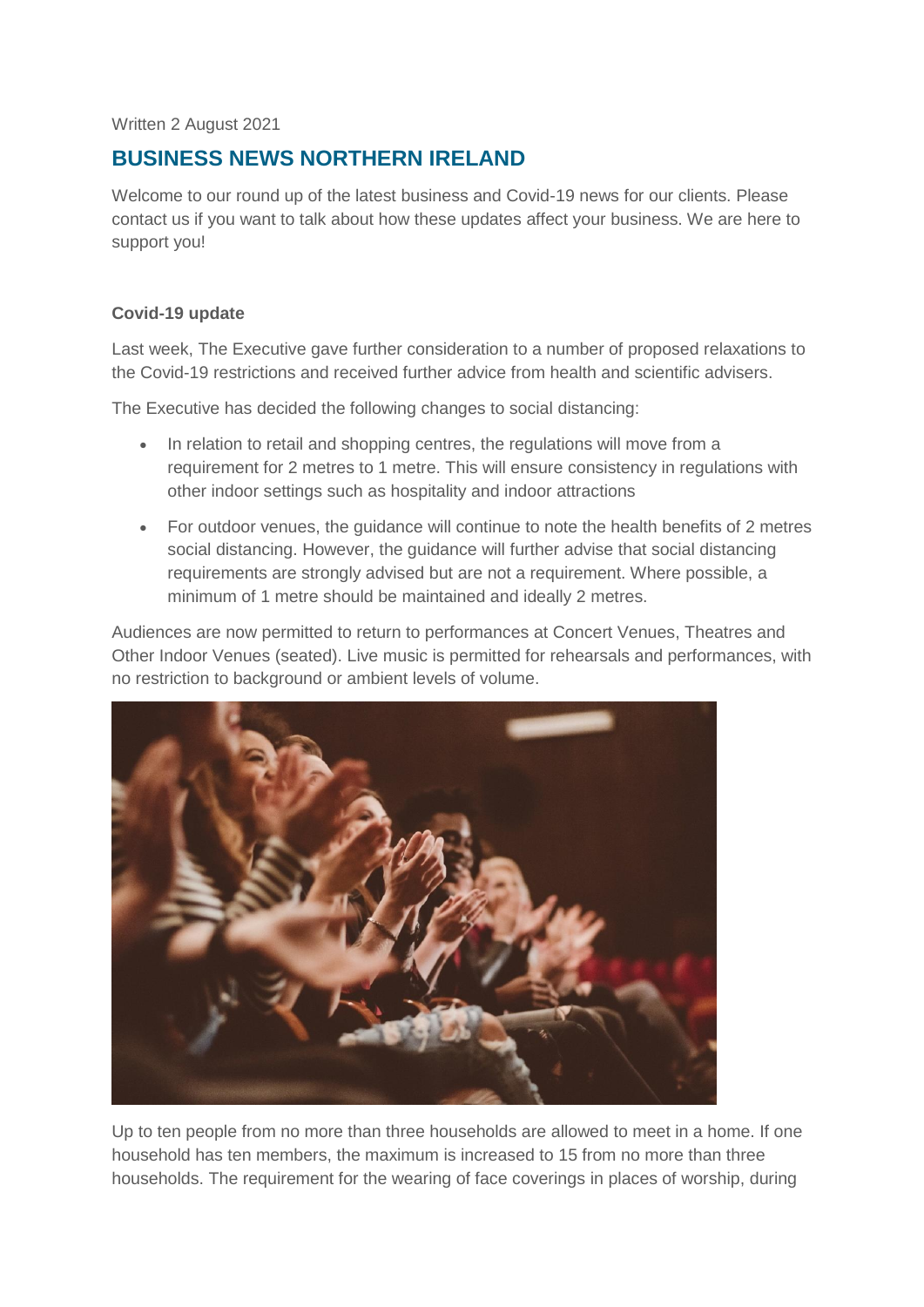acts of worship, will be moved from regulations into guidance only. Face coverings will still be legally required when entering and exiting the building and will be strongly advised whilst singing or moving around the premises. There were also some relaxations for MOT centres.

See: [Executive decisions on relaxations to Covid-19 restrictions –](http://www.executiveoffice-ni.gov.uk/news/executive-decisions-relaxations-covid-19-restrictions-26-july-2021) 26 July 2021 | The [Executive Office \(executiveoffice-ni.gov.uk\)](http://www.executiveoffice-ni.gov.uk/news/executive-decisions-relaxations-covid-19-restrictions-26-july-2021) and also: [Statement on Executive decisions –](http://www.executiveoffice-ni.gov.uk/news/statement-executive-decisions-29-july-2021) 29 [July 2021 | The Executive Office \(executiveoffice-ni.gov.uk\)](http://www.executiveoffice-ni.gov.uk/news/statement-executive-decisions-29-july-2021)

## **Managing your business's risk of cyber attack**

The National Cyber Security Centre (NCSC) early warning system helps organisations investigate cyber-attacks on their network by notifying them of malicious activity that has been detected in information feeds. This is a free NCSC service designed to inform your organisation of potential cyber-attacks on your network, as soon as possible. The service uses a variety of information feeds from the NCSC, trusted public, commercial and closed sources, which includes several privileged feeds which are not available elsewhere.

The system filters millions of events that the NCSC receives every day and, using the IP and domain names you provide, correlates those which are relevant to your organisation into daily notifications for your nominated contacts via an early warning portal.

Organisations will receive the following high level types of alerts:

 **Incident Notifications** – This is activity that suggests an active compromise of your system.

For example: A host on your network has most likely been infected with a strain of malware.

- **Network Abuse Events** This may be indicators that your assets have been associated with malicious or undesirable activity. For example: A client on your network has been detected scanning the internet.
- **Vulnerability and Open Port Alerts** These are indications of vulnerable services running on your network, or potentially undesired applications are exposed to the internet.

For example: You have a vulnerable application, or you have an exposed Elasticsearch service.

Early Warning does not conduct any active scanning of your networks itself, however some of the feeds may use scan derived data, for example from commercial feeds and is available for all UK organisations who hold a static IP address or domain name.

See: [Early Warning -](https://www.ncsc.gov.uk/information/early-warning-service) NCSC.GOV.UK

#### **The impacts of EU exit and coronavirus (COVID-19) on UK trade in services: July 2021**

The Office for National Statistics (ONS) have produced a report recently produced a report showing a noticeable change in UK trade, much of which is likely to be due to the fall in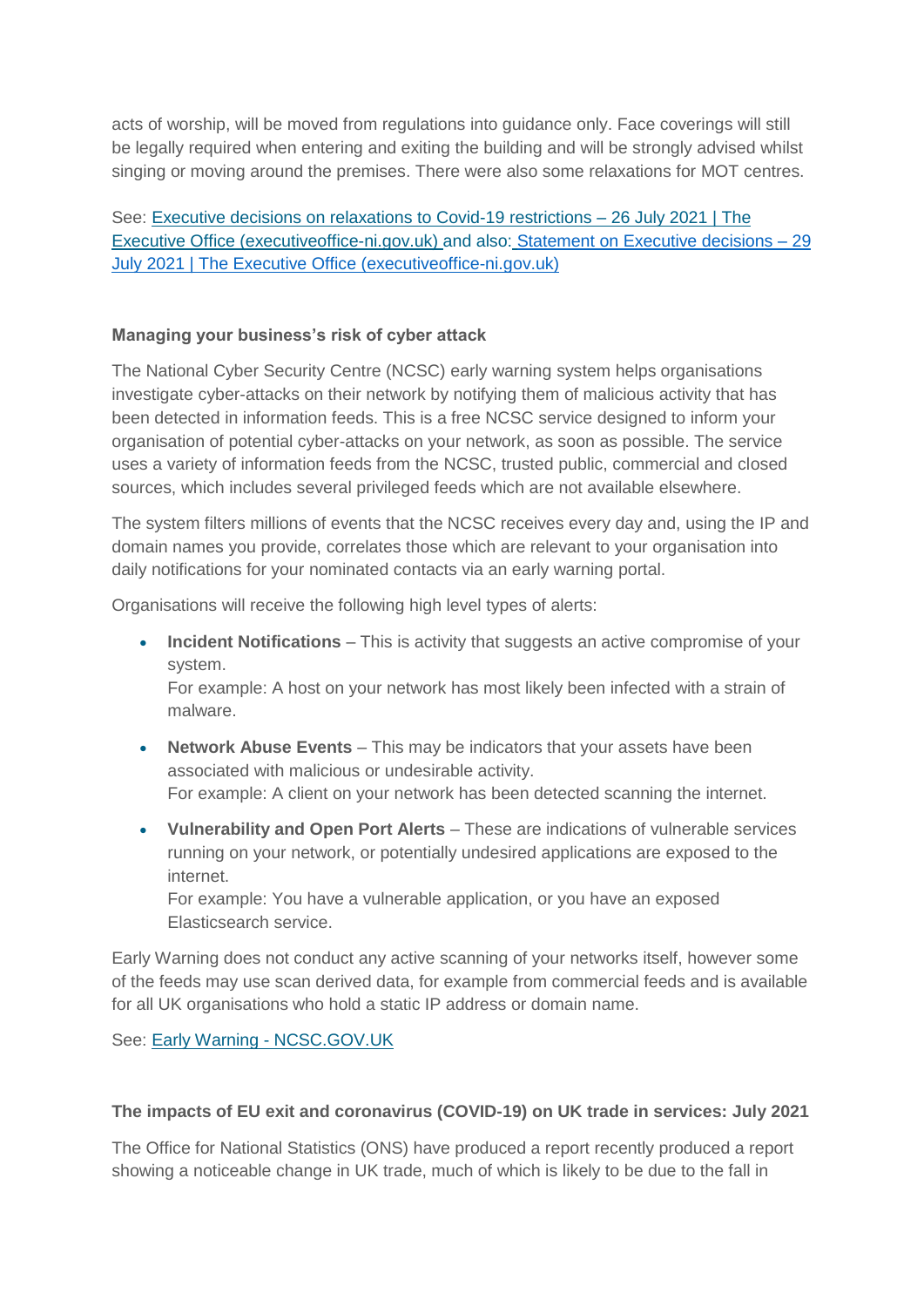world trade and disruption to global supply chains as a result of the coronavirus pandemic and global recession. There may also be some impact from EU exit and related uncertainty, although it should be noted that these are only initial post-transition period estimates; it is too early for any conclusions to be reached about longer term trends or impacts. We will need to wait for further analysis as the Pandemic unfolds. Key points highlighted are:

- UK service exports and imports have declined since Quarter 1 (January to March) 2019, with trade with EU countries falling more than trade with non-EU countries.
- The share of total service imports from EU countries fell by around 9 percentage points to 37.9% in the two years to Quarter 1 2021, while the share of total service exports fell by around 1.3 percentage points to 36.5% over the same period.
- The proportion of businesses citing coronavirus (COVID-19) as a challenge increased in mid-2021 compared to the beginning of 2021, while the proportion citing EU exit fell over the same period; this is also reflected in the results of the International Trade in Services Survey, which suggests coronavirus had a bigger impact on falling trade in services.
- Service types that are reliant on the movement of people, such as travel, transportation, manufacturing, maintenance and repair, and construction were impacted most by the coronavirus pandemic.
- Exports of legal, accounting and management services to non-EU countries increased in Quarter 1 2021 when compared with Quarter 1 2019, driven by trade with the United States, while exports to the EU fell over the same period.
- EU imports of financial services fell to 25.3% of world total financial services in Quarter 1 2021 compared with Quarter 1 2019, while the composition of exports remained stable.

See: [The impacts of EU exit and coronavirus \(COVID-19\) on UK trade in services -](https://www.ons.gov.uk/economy/nationalaccounts/balanceofpayments/articles/theimpactsofeuexitandcoronaviruscovid19onuktradeinservices/july2021) Office for [National Statistics \(ons.gov.uk\)](https://www.ons.gov.uk/economy/nationalaccounts/balanceofpayments/articles/theimpactsofeuexitandcoronaviruscovid19onuktradeinservices/july2021)

# **Can you be a climate leader?**

The UK Government has announced the first 'One Step Greener' Climate Ambassadors and launched a nationwide search for climate leaders

People from across the country will have the chance to showcase their stories at the major climate summit COP26 in Glasgow, as the search for everyday climate leaders gets underway.

In the lead up to COP26, the UK Government is calling on people from all walks of life to join the 'One Step Greener' movement on social media by sharing how they are doing their bit for the environment, championing climate leaders in their communities, and inspiring others to follow their lead. Whether big or small, one or many, green steps around the country can culminate in a large collective impact in helping make the UK a more sustainable and greener place.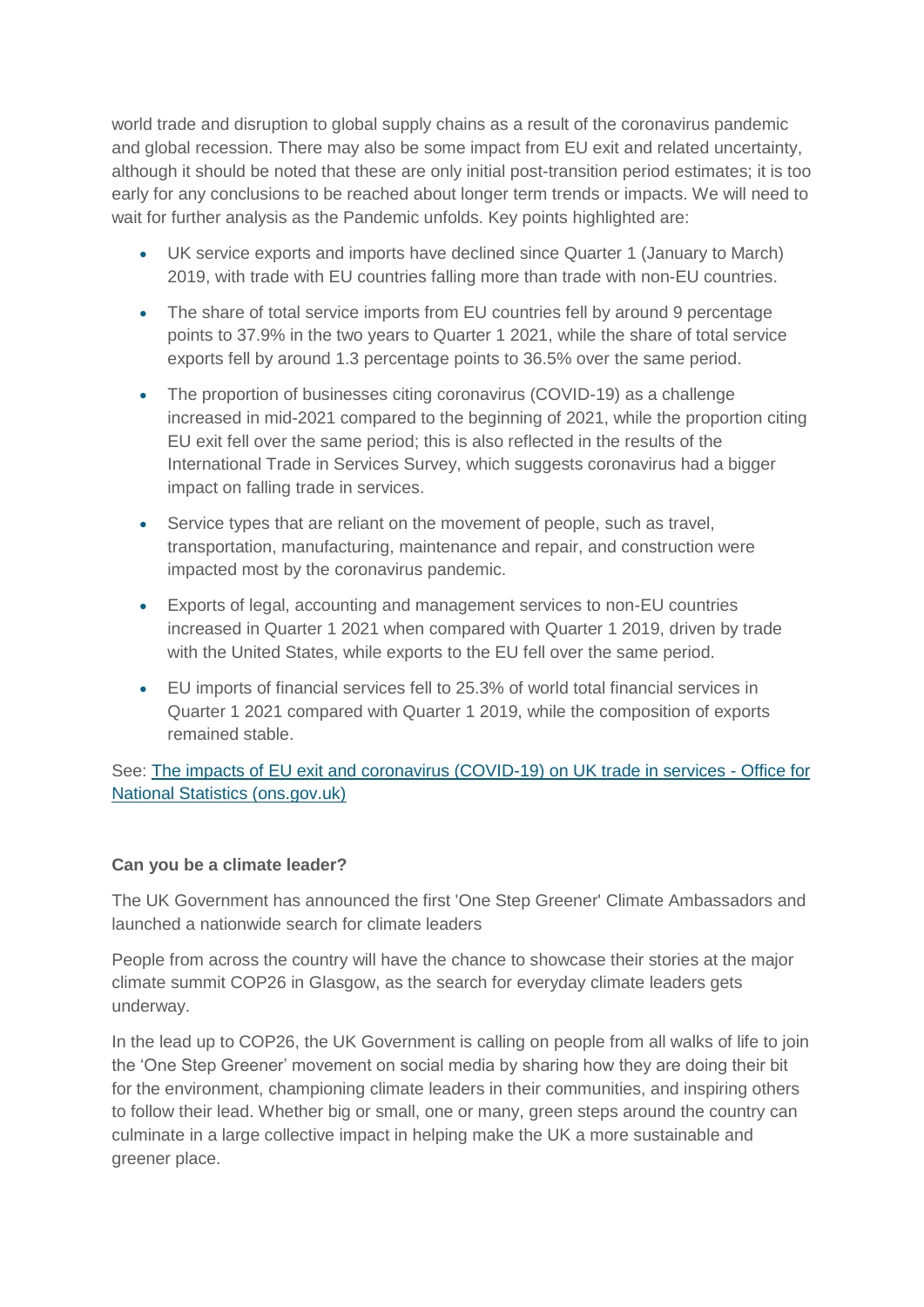See: [Nationwide search for climate leaders launched -](https://www.gov.uk/government/news/nationwide-search-for-climate-leaders-launched) GOV.UK (www.gov.uk)

# **Fostering Hydrogen Collaborations in South Korea**

South Korea is leading the way in the global hydrogen market and with a free trade deal now in place, opportunities for UK SMEs to contribute technical expertise and gain market access are available.

South Korea's hydrogen market is set to almost double in size from £9.1bn in 2020 to £17.3bn by 2030. Ulsan alone is projected to attract \$4.8 billion in hydrogen investments by 2030, as it aims to become the largest Hydrogen Hub in Northeast Asia.

Innovate UK is bringing together UK SMEs and Korean hydrogen experts from across government, academia and business, to foster pioneering collaborative ventures in a series of events commencing Autumn 2021.

See: [Fostering Hydrogen Collaborations in South Korea Webinar Tickets, Tue 14 Sep 2021](https://www.eventbrite.co.uk/e/fostering-hydrogen-collaborations-in-south-korea-webinar-tickets-163993319433)  [at 08:00 | Eventbrite](https://www.eventbrite.co.uk/e/fostering-hydrogen-collaborations-in-south-korea-webinar-tickets-163993319433)

# **The Food Standards Agency (FSA) are publishing new resources to support food businesses preparing for upcoming changes to allergen labelling**

From 1 October 2021, the requirements for labelling on prepacked for direct sale (PPDS) foods will change in England, Wales and Northern Ireland. The new labelling requirements will help protect consumers by providing potentially allergen information on the packaging.

Any business that produces PPDS food will be required to label it to show the name of the food and the ingredients list. This includes emphasising within the ingredients list any of the 14 allergens used in the product, as required by food law.

FSA are providing a webinar which will give background to the new allergen labelling changes, also known as Natasha's Law. They will help small and micro food businesses to better understand what PPDS is, how it effects food businesses and how you can ensure you are compliant with the new regulations from1 October 2021.

See: [FSA explains PPDS changes for businesses | FSA explains PPDS changes for](https://ppdsbusiness.fsaevents.co.uk/home)  [businesses \(fsaevents.co.uk\)](https://ppdsbusiness.fsaevents.co.uk/home)

#### **EU Exit - UK Government publishes NI Protocol Command Paper**

The UK Government published a [Command Paper\(external link opens in a new window /](https://assets.publishing.service.gov.uk/government/uploads/system/uploads/attachment_data/file/1004581/CCS207_CCS0721914902-001_Northern_Ireland_Protocol_PRINT__1___2_.pdf)  [tab\)](https://assets.publishing.service.gov.uk/government/uploads/system/uploads/attachment_data/file/1004581/CCS207_CCS0721914902-001_Northern_Ireland_Protocol_PRINT__1___2_.pdf) last week which sets out a proposed way forward and longer term foundation to support traders moving agri-food goods from Great Britain to Northern Ireland. The UK Government is seeking to agree significant changes to the Northern Ireland Protocol, so that it delivers on its intended objectives to minimise disruption on the ground and protect the Good Friday Agreement.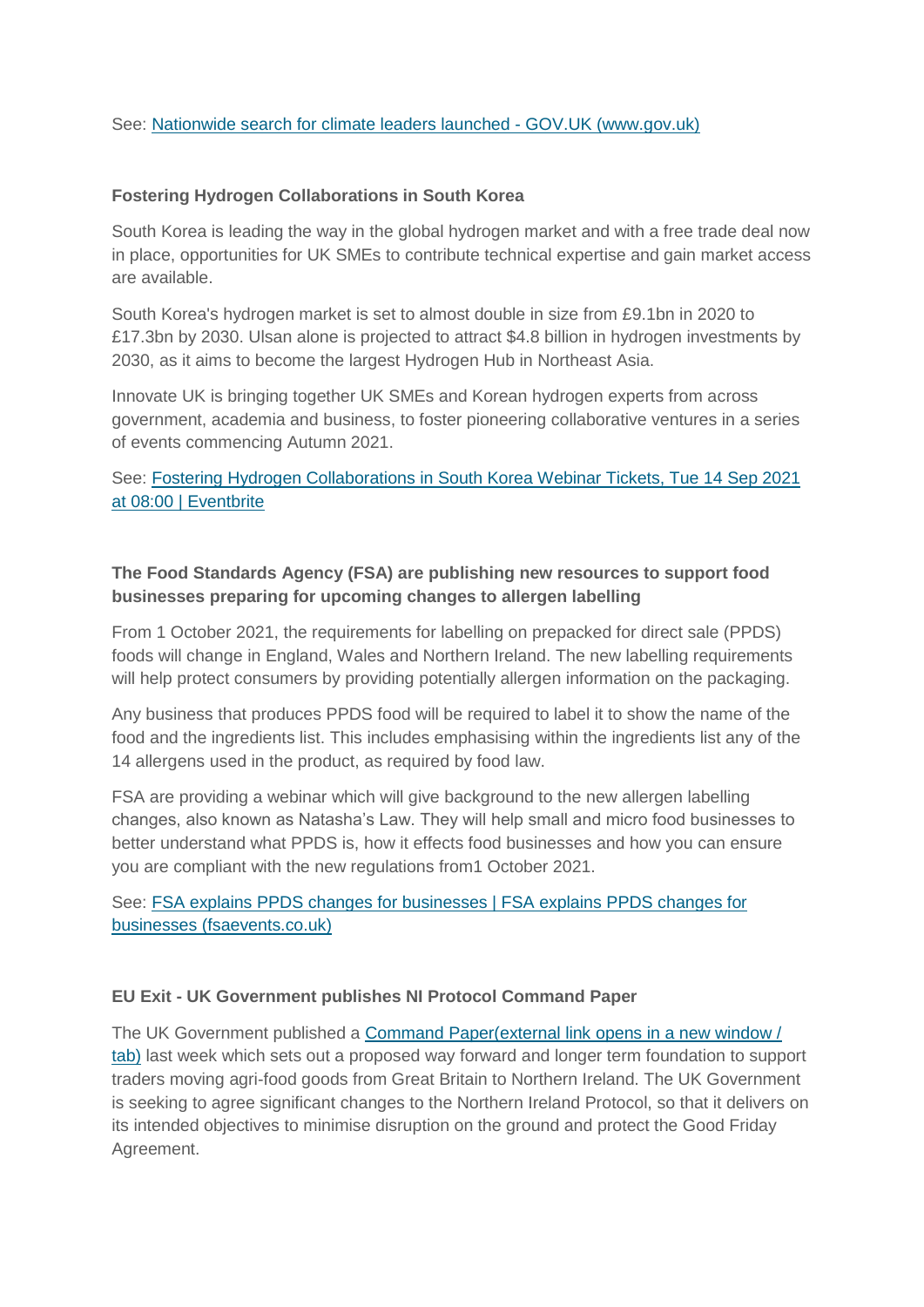## [Further information here](https://www.daera-ni.gov.uk/publications/uk-government-publishes-ni-protocol-command-paper-21-july-2021)

# **COVID-19 GOVERNMENT SUPPORT NEWS**

Below is our weekly roundup of changes to government support information generally and for businesses, employers and the self-employed.

## **Coronavirus Job Retention Scheme – Update**

The Coronavirus Job Retention Scheme has been extended until 30 September 2021. From 1 August 2021, the government will pay 60% of wages up to a maximum cap of £1,875 for the hours the employee is on furlough.

Claims for furlough days in July 2021 must be made by 16 August 2021.

How to report grant payments in Real Time Information

Find out [how to report Coronavirus Job Retention Scheme grant payments on Real Time](https://www.gov.uk/guidance/reporting-payments-in-paye-real-time-information-from-the-coronavirus-job-retention-scheme)  [Information submissions.](https://www.gov.uk/guidance/reporting-payments-in-paye-real-time-information-from-the-coronavirus-job-retention-scheme)

#### Tax Treatment of the Coronavirus Job Retention Grant

Payments you have received under the scheme are to offset the deductible revenue costs of your employees. You must include them as income when you calculate your taxable profits for Income Tax and Corporation Tax purposes.

Businesses can deduct employment costs as normal when calculating taxable profits for Income Tax and Corporation Tax purposes.

Individuals with employees that are not employed as part of a business (such as nannies or other domestic staff) are not taxable on grants received under the scheme. Domestic staff are subject to Income Tax and National Insurance contributions on their wages as normal.

See more here: [Claim for wages through the Coronavirus Job Retention Scheme -](https://www.gov.uk/guidance/claim-for-wages-through-the-coronavirus-job-retention-scheme) GOV.UK [\(www.gov.uk\)](https://www.gov.uk/guidance/claim-for-wages-through-the-coronavirus-job-retention-scheme)

#### **Self-Employment Income Support Scheme update**

The online service for the fifth grant is now available.

You can claim the fifth grant if you think that your business profit will be impacted by coronavirus (COVID-19) between 1 May 2021 and 30 September 2021. You will need to confirm that you meet other eligibility criteria when you make your claim. You should make your claim on or after the personal claim date HMRC has given you.

See: [Check if you can claim a grant through the Self-Employment Income Support Scheme -](https://www.gov.uk/guidance/claim-a-grant-through-the-coronavirus-covid-19-self-employment-income-support-scheme?utm_medium=email&utm_campaign=govuk-notifications&utm_source=4dbb794d-2e8f-46d5-a307-d57c250b0251&utm_content=daily) [GOV.UK \(www.gov.uk\)](https://www.gov.uk/guidance/claim-a-grant-through-the-coronavirus-covid-19-self-employment-income-support-scheme?utm_medium=email&utm_campaign=govuk-notifications&utm_source=4dbb794d-2e8f-46d5-a307-d57c250b0251&utm_content=daily)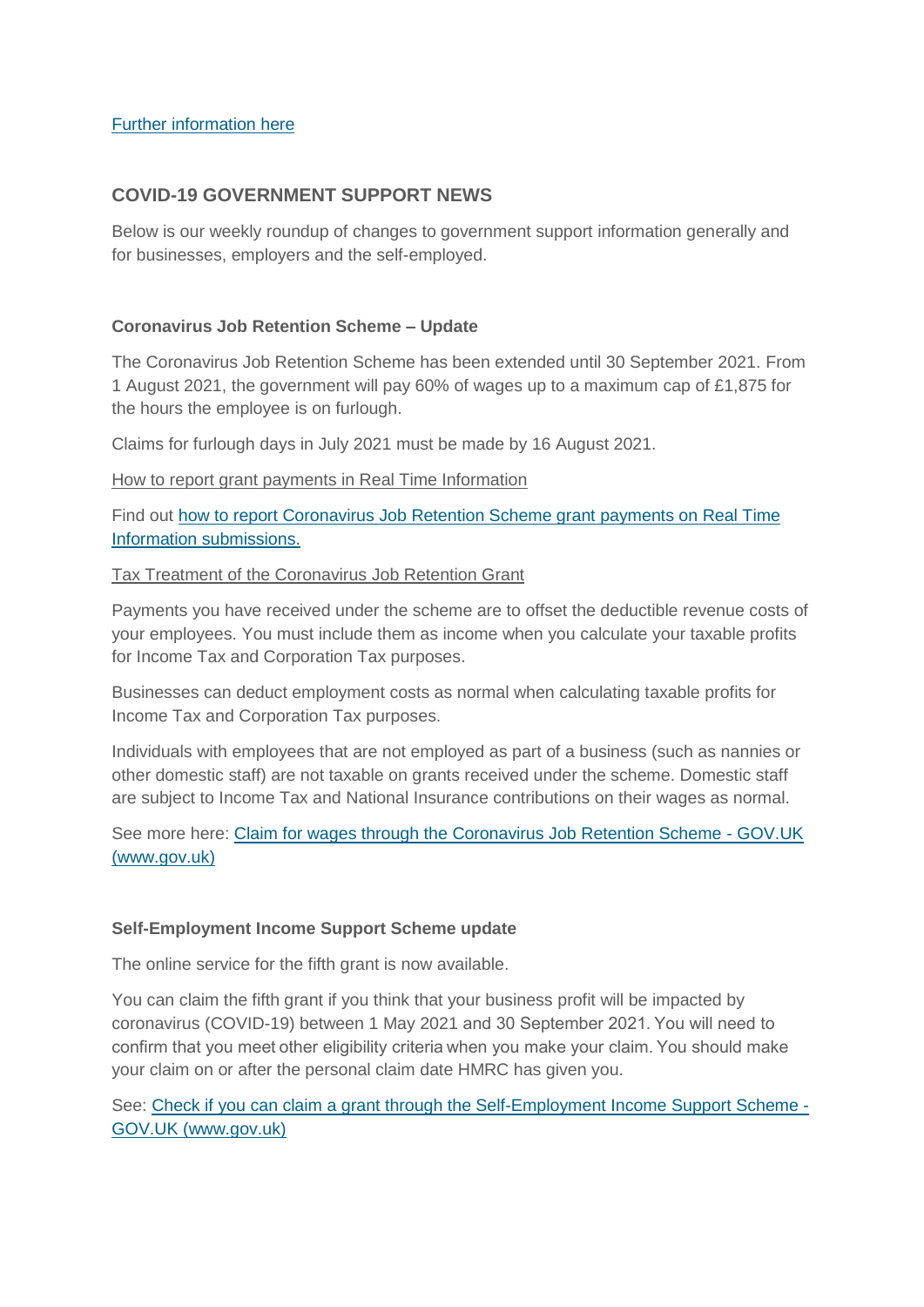## **VAT deferred due to coronavirus**

Businesses that deferred VAT payments due between 20 March 2020 and 30 June 2020 were able to either:

- pay in full by 31 March 2021
- join the online VAT deferral new payment scheme by 21 June 2021 to spread payments of deferred VAT over smaller, interest free instalments
- contact HMRC to make an arrangement to pay by 30 June 2021

Information about the VAT deferral penalty has been added. Businesses could be charged a 5% penalty or interest if they did not pay in full or make an arrangement to pay HMRC by 30 June 2021.

Any deferred VAT outstanding after 30 June 2021 will be treated as debt and may be subject to a [penalty.](https://www.gov.uk/guidance/deferral-of-vat-payments-due-to-coronavirus-covid-19?utm_medium=email&utm_campaign=govuk-notifications&utm_source=dda5b069-7f98-43be-b0ad-39f9c3cf3422&utm_content=daily#penalty) If you are unable to pay and need more time, find out what to do[if you cannot](https://www.gov.uk/difficulties-paying-hmrc)  [pay your tax bill on time.](https://www.gov.uk/difficulties-paying-hmrc) If you have made an arrangement to pay and need to discuss this with HMRC, call the [Coronavirus \(COVID-19\) helpline.](https://www.gov.uk/government/organisations/hm-revenue-customs/contact/coronavirus-covid-19-helpline)

See: [VAT deferred due to coronavirus \(COVID-19\) -](https://www.gov.uk/guidance/deferral-of-vat-payments-due-to-coronavirus-covid-19?utm_medium=email&utm_campaign=govuk-notifications&utm_source=dda5b069-7f98-43be-b0ad-39f9c3cf3422&utm_content=daily) GOV.UK (www.gov.uk)

## **Upcoming events for Ards and North Down businesses**

Ards and North Down Borough Council are providing a range of social media and online marketing events over the coming months.

Events include:

- Fundamentals of digital marketing and social media Thursday 5 August 2021, 09:30 - 12:30
- A beginner's guide to Facebook for business Friday 13 August 2021, 09:30 – 12:30
- A beginner's guide to Instagram for business Friday 20 August 2021, 09:30 – 12:30
- Positive influencing skills Thursday 30 September 2021, 09:30 – 16:30
- Hootesuite streamlining your social media Tuesday 5 October 2021, 09:30 – 12:30
- Canva online design made easy Tuesday 12 October 2021, 09:30 – 12:30

All events are free of charge. [Book your place now.](https://www.andbusiness.co.uk/events)

#### **Safety guidance for close contact services**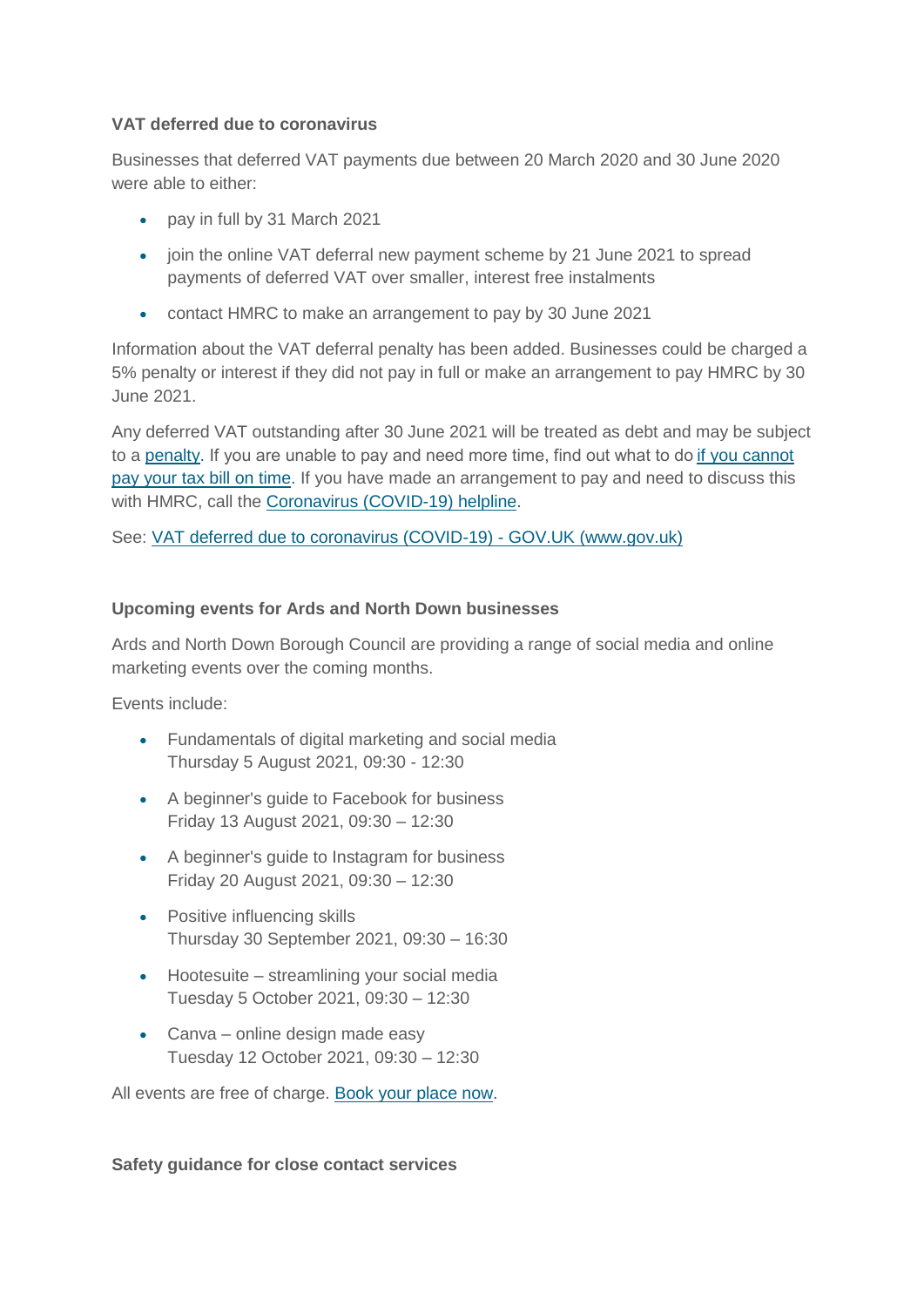Guidance and checklist to help those providing close contact services such as hairdressers, barbers, beauty, tattoo, sports and massage therapy, to continue to operate safely.

From 26 July, close contact services can operate without appointments and have overlapping appointments.

The Department for the Economy (DfE) has published guidance and a checklist to help close contact services to operate safely while minimising the risk of spreading COVID-19. This information aims to help businesses to ensure they are operating safely and within Northern Ireland legislation.

Close contact services are defined as including hairdressing, barbering, beauty, aesthetics, nails, make-up, tattoo, tanning, spa, sports and massage therapy, well-being and holistic locations, dress fitters, tailors and fashion designers.

What the guidance covers

The guidance is also designed for those who provide mobile close contact services from their homes and in other people's homes, delivering the close contact services detailed above in allied sectors such as the arts or entertainment, those in retail environments, as well as those studying hair and beauty in vocational training environments.

Topics covered by the guidance include:

- thinking about risk
- keeping your clients and visitors safe
- who should go to work
- social distancing for workers
- cleaning the workplace
- Personal Protective Equipment (PPE) and face coverings
- workforce management
- inbound and outbound goods

#### [Access the working safely guidance for close contact services.](https://www.economy-ni.gov.uk/publications/keeping-workers-and-clients-safe-during-covid-19-close-contact-services)

#### Working safely checklist

A close contact checklist template accompanies the guidance and aims to guide businesses through the process of providing a service within an environment that is safe for staff and customers.

[Download the checklist for providing close contact services \(PDF, 447K\)](https://www.nibusinessinfo.co.uk/downloads/checklist-template-providing-close-contact-services.pdf)

#### **Tourism NI business support helpline**

Tourism NI has set up a dedicated telephone line service and online enquiry facility to support the Northern Ireland tourism industry during the COVID-19 pandemic. Tourism NI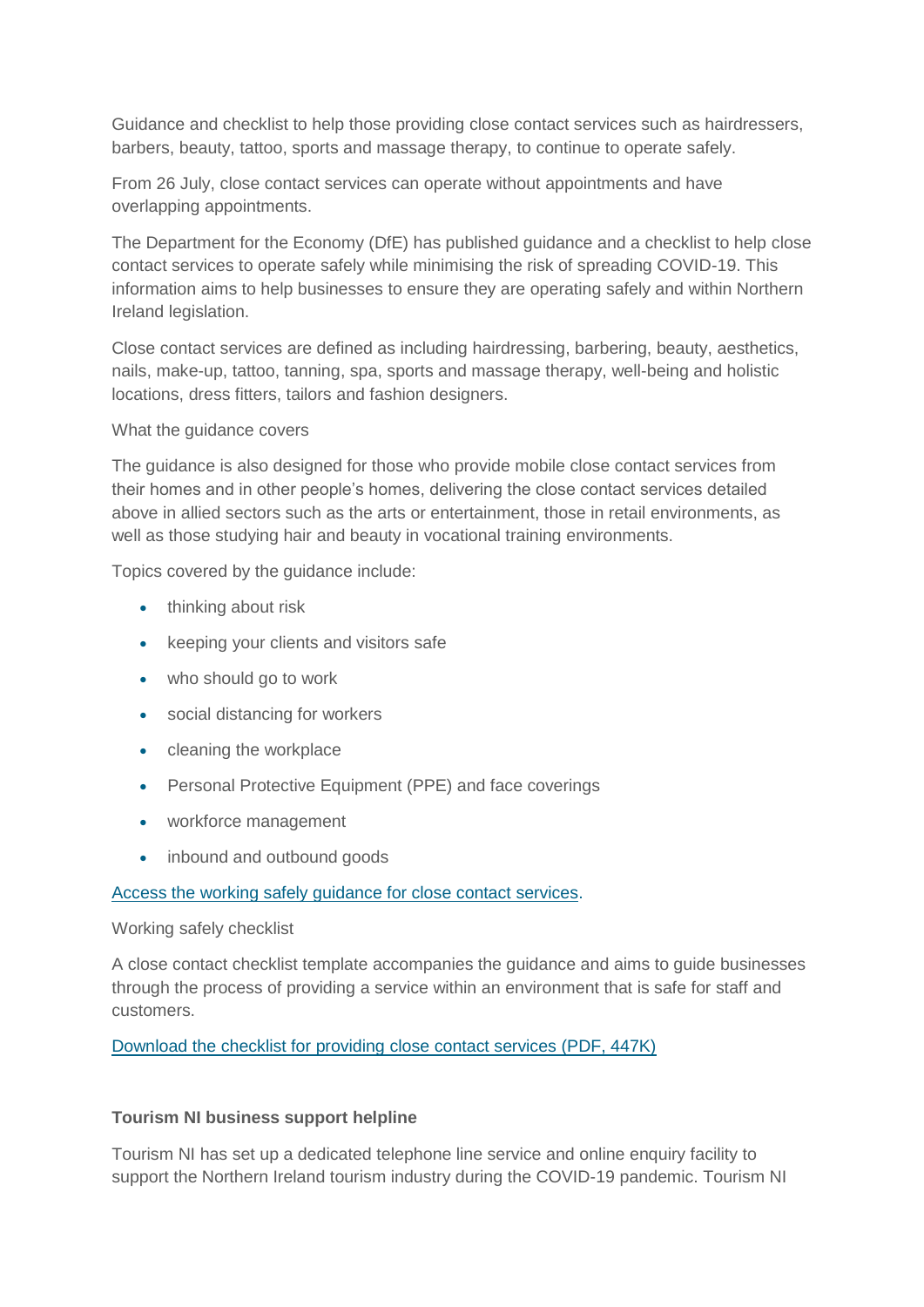strongly encourages people to get in touch with any queries - call 028 9592 5313 for help and advice.

Opening hours Monday – Friday, 10:00 – 13:00

If you are calling outside these times, you can leave a message or [complete their contact](https://www.tourismni.com/contact-us/covid-19-business-support-helpline/)  [form online](https://www.tourismni.com/contact-us/covid-19-business-support-helpline/) and someone will contact you as soon as possible.

See: [Coronavirus: Tourism NI business support helpline \(nibusinessinfo.co.uk\)](https://www.nibusinessinfo.co.uk/content/coronavirus-tourism-ni-business-support-helpline)

# **£1.6M Covid-19 support scheme for pig producers**

A new Covid-19 support scheme worth £1.6million, for pig farmers who were affected by the impact of the pandemic on international pigment markets from the spring of last year, has been announced. Applications to the Scheme can now be made through the DAERA website and must be submitted by 12 August 2021.

See: [Poots announces further £1.6M Covid-19 support scheme for pig producers |](http://www.daera-ni.gov.uk/news/poots-announces-further-ps16m-covid-19-support-scheme-pig-producers)  [Department of Agriculture, Environment and Rural Affairs \(daera-ni.gov.uk\)](http://www.daera-ni.gov.uk/news/poots-announces-further-ps16m-covid-19-support-scheme-pig-producers)

## **£1.2M Covid-19 support scheme for sheep farmers**

A Covid-19 support scheme, worth £1.2million, is now available to sheep farmers who were affected by a fall in the global price of wool during the pandemic. Applications to the Scheme can now be made on the DAERA website and must be submitted by 12 August 2021.

See: [Poots announces £1.2M Covid-19 support scheme for sheep farmers | Department of](http://www.daera-ni.gov.uk/news/poots-announces-ps12m-covid-19-support-scheme-sheep-farmers)  [Agriculture, Environment and Rural Affairs \(daera-ni.gov.uk\)](http://www.daera-ni.gov.uk/news/poots-announces-ps12m-covid-19-support-scheme-sheep-farmers)

#### **£2M Covid-19 support scheme for potato growers**

A further Covid-19 support scheme worth up to £2million for farmers growing potatoes for the processing supply chain has been announced. Applications forms for the Scheme are now available on the DAERA website and must be submitted by 18 August 2021.

See: [Poots announces £2M Covid-19 support scheme for potato growers | Department of](http://www.daera-ni.gov.uk/news/poots-announces-ps2m-covid-19-support-scheme-potato-growers)  [Agriculture, Environment and Rural Affairs \(daera-ni.gov.uk\)](http://www.daera-ni.gov.uk/news/poots-announces-ps2m-covid-19-support-scheme-potato-growers)

#### **Seasonal agricultural workers to avail of exemptions from Covid-19 travel restrictions**

Migrant workers arriving into Northern Ireland via the Seasonal Agricultural Workers Scheme will now qualify for exemptions from the Covid-19 related travel restrictions.